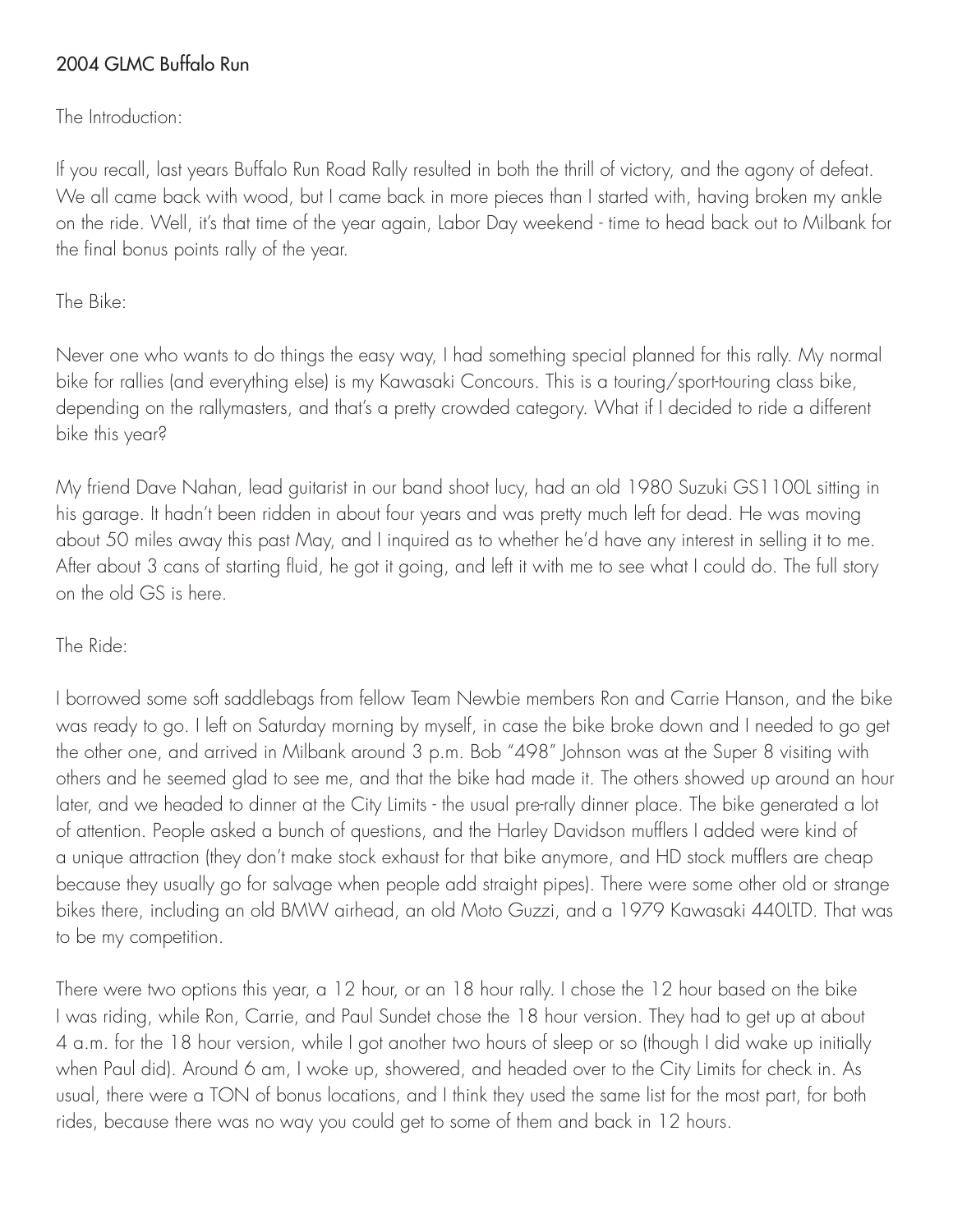

The weather was pretty bad that morning as well, with lots of rain and fog.Combined with me not knowing the reliability of the bike, I chose to stick close to home, planning a route that never went farther than 100 miles from the start/finish. This meant not a lot of points, but I'd see what I could do. I started out hitting some of the usual GLMC bonus stops, like Nicollet Tower, the Vinegar Museum in Roslyn, and Pickerel Lake, before running into some really scary fog. Visibility was about 150 feet at times, and I was really concerned that someone would come up behind me and not see my tail light.

I headed up to Hecla, Kidder and Hillhead on what was marked only as a "broken road." It would have been better had it not been paved at all. There were potholes the size of truck tires everywhere and slaloming them in the rain and the fog was lots of fun (sarcasm off). After picking up the bonus in Hecla, I had to make a decision. There were no real possibilities anywhere nearby, so I could either head back and look for scavenger hunt items, or head down near Huron, where I could potentially pick up 2500 points. It was early, so I headed south. Along

the way, I passed the spot near Verdon, SD, where I crashed a year ago. I decided not to stop and relive the moment.

#### The downfall:

Near Doland, about an hour north of Huron, the sky got eerily dark, after about an hour of sun (and me taking off my rain gear). I headed south, thinking that I could go around it, but the storm basically surrounded me, and I was caught in a horrible mess of pouring rain and lightning. I turned around, and decided to head back towards Brookings, when the wind shifted, and the storm moved in that direction. By this time I was soaked and needed gas, so I headed back to Doland to wait it out, since the GS1100 has little weather protection.I ran into (not literally) Donna Lamme, another regular rally rider, and talked to her for a bit. She was also heading south, but she wanted to pick up something else in the area as well. I had wasted a lot of time with that storm, but oddly enough, it had now cleared up to the south, so I headed toward Huron. I picked up the bonus there (a restaurant where Charlie's Angels star Cheryl Ladd used to work), and went to look for a big bonus for 1000 points. This was the Noble monument out in the middle of nowhere, next to a river and down about 12 miles of gravel.